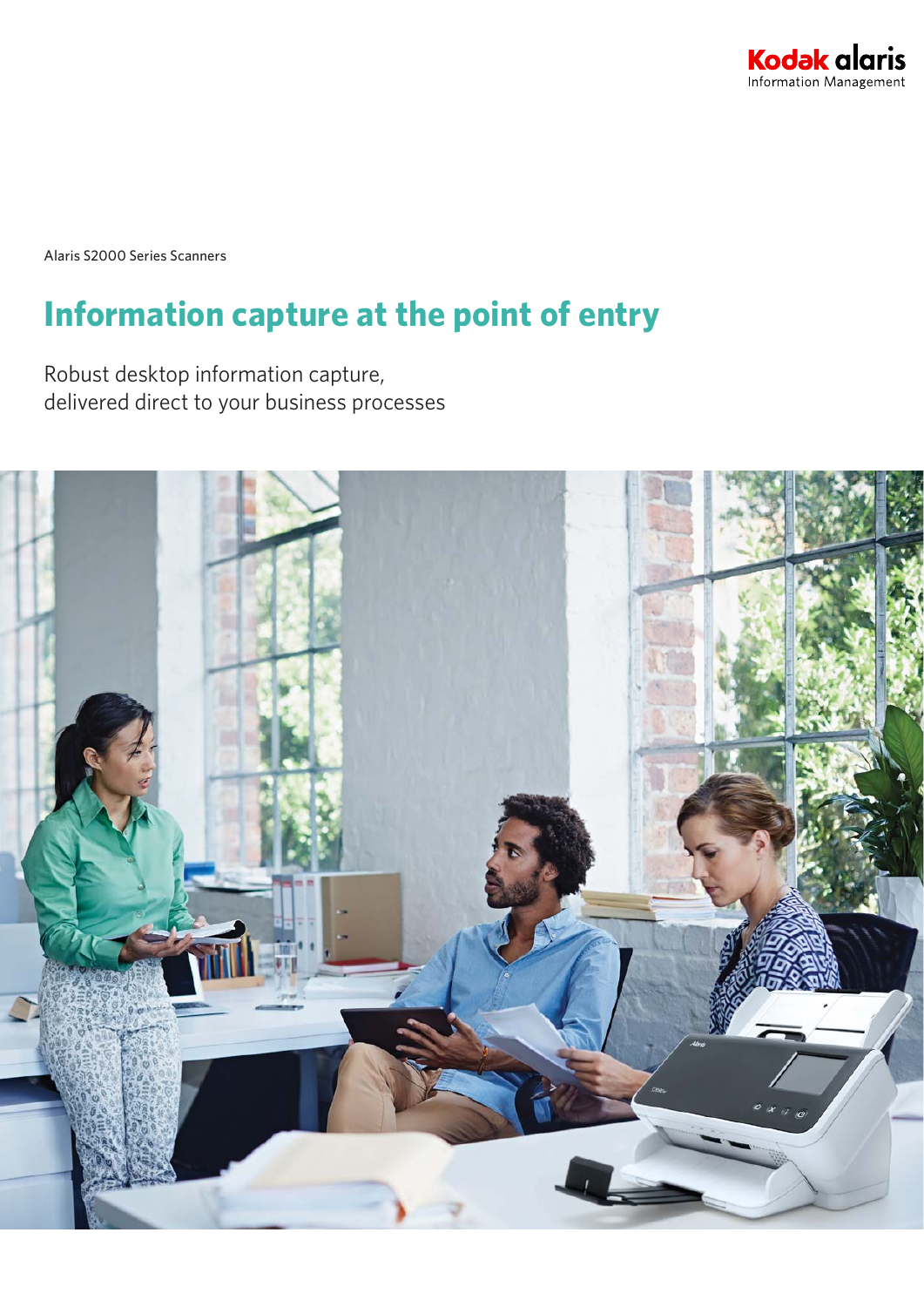# **Simple information capture to streamline your processes**

Digital transformation starts with information capture. Imagine document scanning that speeds and simplifies your business processes. The Alaris S2000 Series Scanners are built to let users capture information anywhere, with superior image quality and data accuracy. It's the perfect solution when you need to get information into your business processes quickly.

### **Faster, easier scanning leaves more time for business**

The Alaris S2000 Series Scanners enhance your productivity by handling more of the work traditionally done by people, computers and mobile devices.

- Embedded Image Processing in the scanner delivers crisp, high-quality images without depending on your computer.
- Active Feed technology aligns the leading edges of pages to avoid misfeeds and multifeeds, and Controlled Output Stacking places paper neatly in the output tray, so your team spends less time dealing with documents and more time on work that matters.

### **Document and information handling you can trust**

Ensure reliable data quality at the point of capture through a combined approach of hardware and software technologies.

- Intelligent Exception Processing<sup>1</sup> handles immediate validation of forms so any missing information can be identified and fixed at the point of transaction.
- Intelligent Document Protection and multifeed sensor technology make scanning virtually jam-free and document-damage-free.
- Industry standard enterprise security protocols for scanning over networks protect document images and data in transit.



### **Capture that streamlines your business processes**

Document capture integrates smoothly and conveniently into your normal workflow.

- Intelligent Barcode Reading produces the most accurate data extraction results and takes complexity out of document preparation.
- Convenient push and pull scanning options allow users to scan from business applications or send images directly to applications from the scanner.



• Mobile scanning enables your workforce to capture documents from their mobile devices or tablets.

### **Easy to set up, easy to use**

An intuitive color interface and predefined job setups<sup>2</sup> simplify the lives of users and network administrators.

- Predefined job setups let users change scanner configuration at the push of a button or by scanning auto-generated OR codes.
- Connect to various applications such as **Dropbox, Salesforce, OneDrive, SharePoint, SharePoint Online, Box, Google Drive,** and more.
- Network models, including wireless connectivity, enable multiple users to easily share scanners in a distributed environment.

### **Information capture that evolves with your business**

The S2000 Series Scanners are designed to fit seamlessly into your business environment and adapt as your needs change.

- Integrate easily using our Web API, so no device drivers need to be installed on the host computer, tablet, or mobile device.
- **Kodak** Asset Management Software helps administrators monitor and manage scanners over the network.
- For your peace of mind, S2000 Series Scanners include 3 years Advanced Unit Replacement support with the option to upgrade to 5 years.3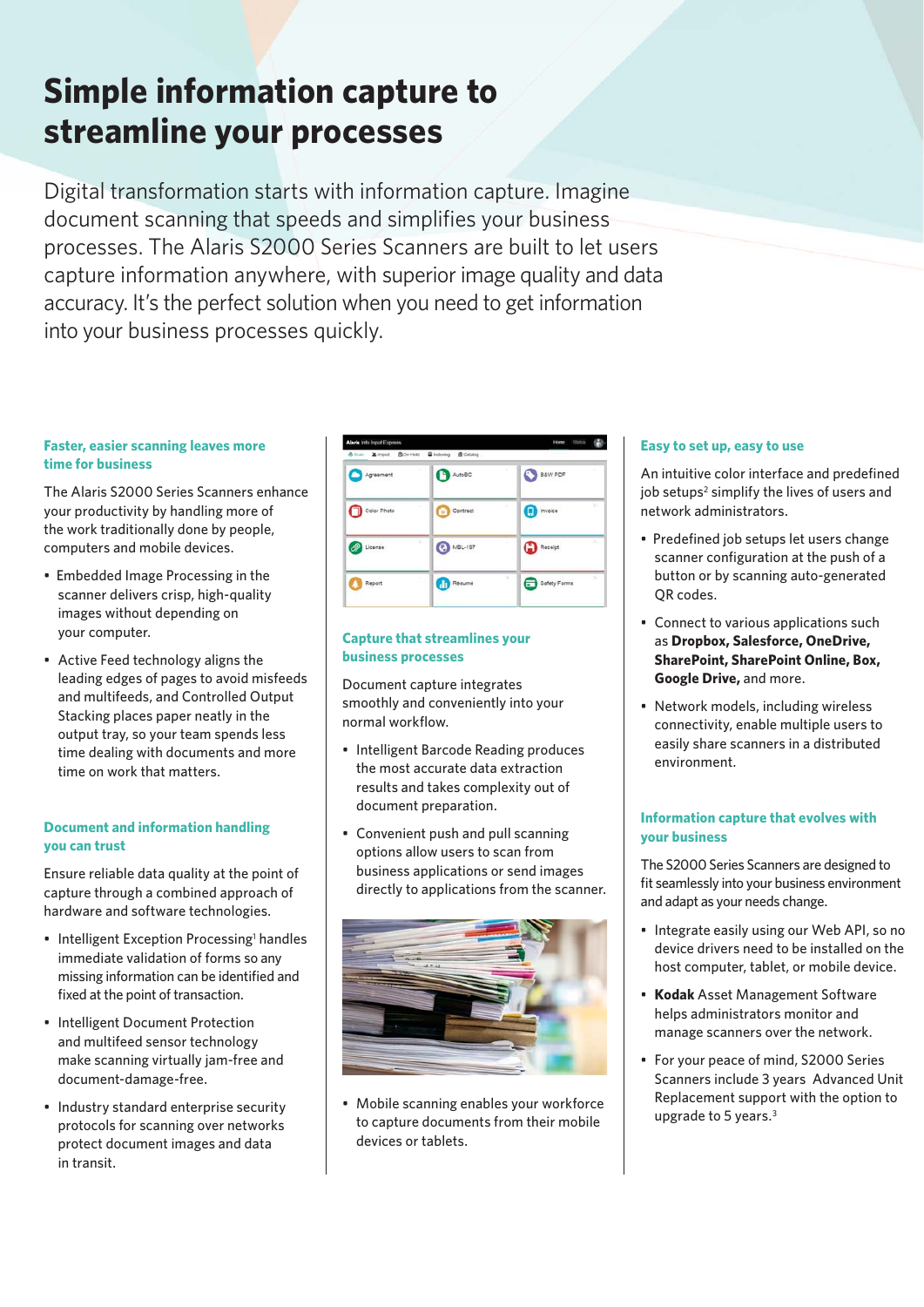

- With scan speeds up to 80 ppm (160 ipm), this scanner is ideal for shared workgroups.
- Handles up to 80 sheets (20 lb./80g/m<sup>2</sup>) of paper and also small documents such as ID cards, embossed hard cards, business cards, and insurance cards. 2
- The control panel screen is easy to read, with custom activity names and color icons that make scanning tasks quick and easy to select. Larger 3.5" control panel available on S2060w and S2080w. 3
- Reduce host processing requirements with Embedded Image Processing. 4
- Active Feed technology takes the worry out of document prep for small batches.
- Controlled Output Stacking keeps documents neatly organized at output so you can focus on your customer.
- Alaris Passport Flatbed Accessory and Alaris Integrated A4/Legal Size Flatbed Accessory plus A3 size Flatbed available for specialty media and for exception processing. 7
- Perfect Page technology optimizes image quality dynamically on every image for more accurate information extraction. 8
- Compact, robust scanner fits easily on desktops in modern office environments. 9
- Network connectivity, including wireless, enables scanning to cloud and transactional web capture from business applications. 10

# Great software included. Upgrade as you need.

Alaris S2000 Series Scanners come with Alaris Info Input Express Limited Edition Software, which uses OCR to enable easy and automatic data extraction, helping drive digital transformation.

6

For business problems that require more sophisticated solutions, talk to us about our Alaris software portfolio:

- Alaris Capture Pro Software Enterprise document capture software ideal for businesses that require high performance, fully-featured batch capture solutions.
- Alaris Info Input Express Network Edition — Web capture software ideal for departments that require simple distributed capture solutions.
- Alaris Info Input Solution Web capture software ideal for customers who need a single platform for distributed and batch scanning environments.

**Learn More About Software**

## Alaris IN2 Ecosystem

Today's complex data environment needs an integrated approach to information capture. The IN2 Ecosystem delivers the best information capture solution for your business with industry-leading scanners, software, and services delivered by a network of trusted partners.

IN2 Ecosystem gives you the:

- **Right Fit**: Solutions to fit your business goals, environment, and budget
- **Right Experience**: Solutions that simplify your work — from acquisition through operation and ownership
- **Right Results**: Solutions that deliver superior business value through fast, accurate, reliable information capture

## **To learn more about the IN2 Ecosystem, go to**

**www.alarisin2.com**